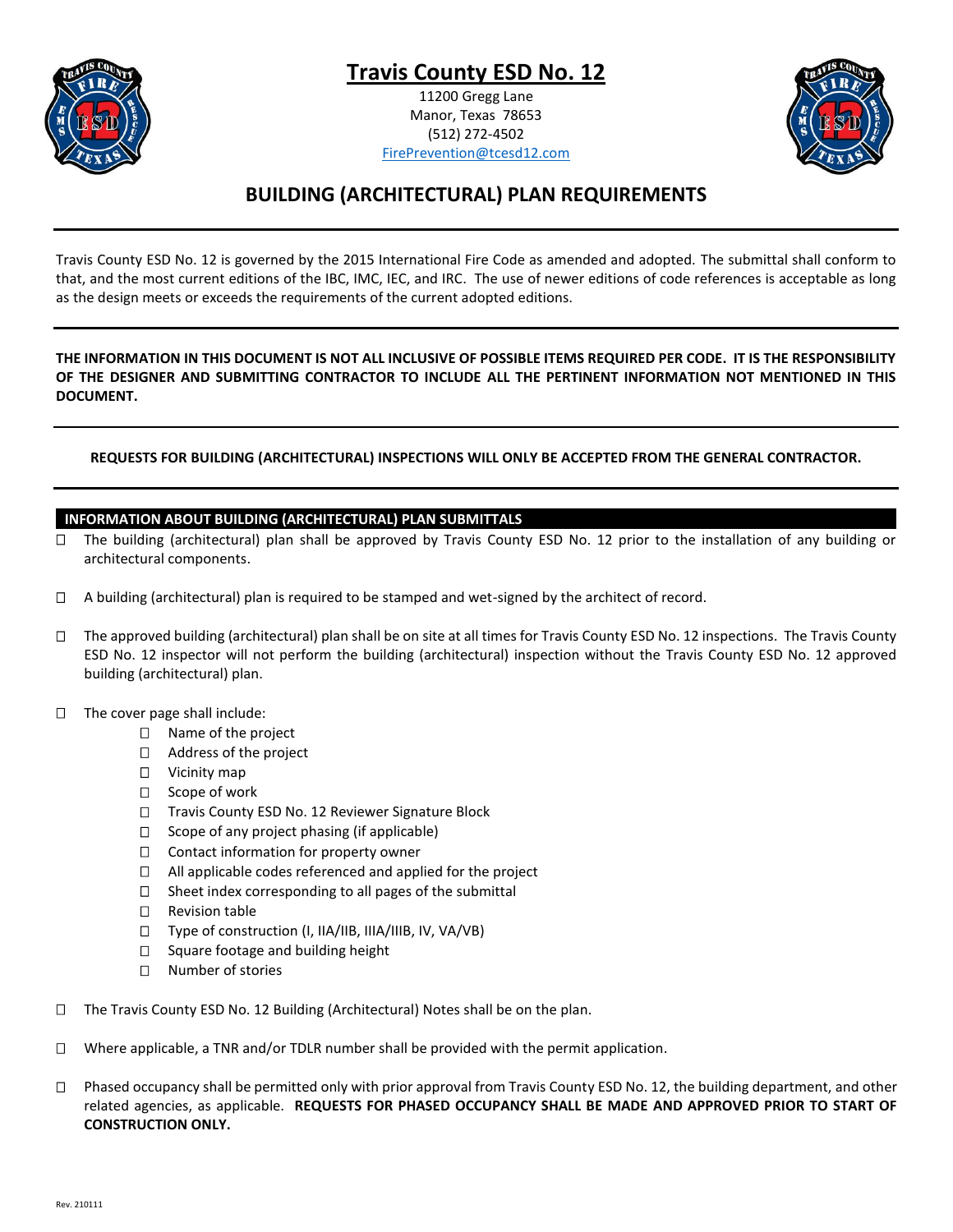- Any plan submitted to Travis County ESD No. 12 by an architect, other than a building plan, **WILL NOT** be reviewed by Travis County ESD No. 12. Underground fire line, fire sprinklers, fire alarms and any other plan types pertaining to fire safety systems shall be submitted by the licensed designer of the system for a separate review and approval.
- $\Box$  Current fire flow information shall be provided. If no fire flow information is available, a third party shall perform a fire flow test to verify adequate fire flow is provided for the building. The results shall be provided to Travis County ESD No. 12.
- $\Box$  If structural and MEP inspections are not being provided by a municipality (i.e. city of Manor or city of Austin), a third party qualified and licensed inspector shall provide copies of all inspections of the aforementioned items to Travis County ESD No. 12 upon completion of each inspection throughout the duration of the project. Electronic copies of the inspection reports are accepted.

### **CONSTRUCTION TYPE AND OCCUPANCY CLASSIFICATION**

- $\Box$  The construction type shall be determined prior to submission of the building (architectural) plan.
- $\Box$  The occupancy classification shall be determined prior to submittal of the building (architectural) plan. Travis County ESD No. 12 will not make the determination on the occupancy classification for the architect prior to the submittal. If the occupancy classification has not been determined prior to submittal and has not been included on the plans, the plans **WILL NOT** be reviewed by Travis County ESD No. 12 and returned to the applicant. Travis County ESD No. 12 will notify the applicant if the occupancy classification does not match the building submittal if needed.
- $\Box$  If different occupancy classifications are proposed for separate areas of the same building, the occupancy classification of all areas shall be shown.
- The **FIRE AREA** shall be identified on the building (architectural) plan submittal.

#### **SQUARE FOOTAGE**

 $\Box$  The accurate square footage of all areas and all rooms shall be determined by the architect prior to the submittal of the building plan. Travis County ESD No. 12 will not calculate the square footage of the rooms. If the square footage of each room has not been determined prior to submittal and is not included on the plans, the plans **WILL NOT** be reviewed by Travis County ESD No. 12 and returned to the applicant.

#### **FIRE SPRINKLERS**

 The architect shall refer to **2015 IFC Section 903** for information related to automatic sprinkler system requirements for the project.

#### **DOORS AND EGRESS**

- $\Box$  The project shall be designed with any applicable occupancy specific egress requirements.
- □ An accurate and complete door schedule shall be provided.
- $\Box$  The entrance doors to all buildings shall be shown.
- $\Box$  The path of travel from each exit to a public way shall be noted. Dimension lines showing maximum travel distance from the furthest occupied location to an exit shall be shown on the plan.
- □ Double key cylinder deadbolt locks or any lock that requires the use of a key, a tool or special knowledge or effort shall not be permitted to be on any door that serves as an EXIT or any door along the EXIT ACCESS.
- $\square$  Doors serving rooms or spaces with an occupant load of 50 or more in Group A or E occupancies shall not be provided with a latch or lock other than **panic hardware or fire exit hardware**.
- $\Box$  Doors shall not be provided with thumb-turn locks or deadbolts that do not unlatch in tandem with the normal operating lever. The unlatching of any door or leaf shall not require more than one operation.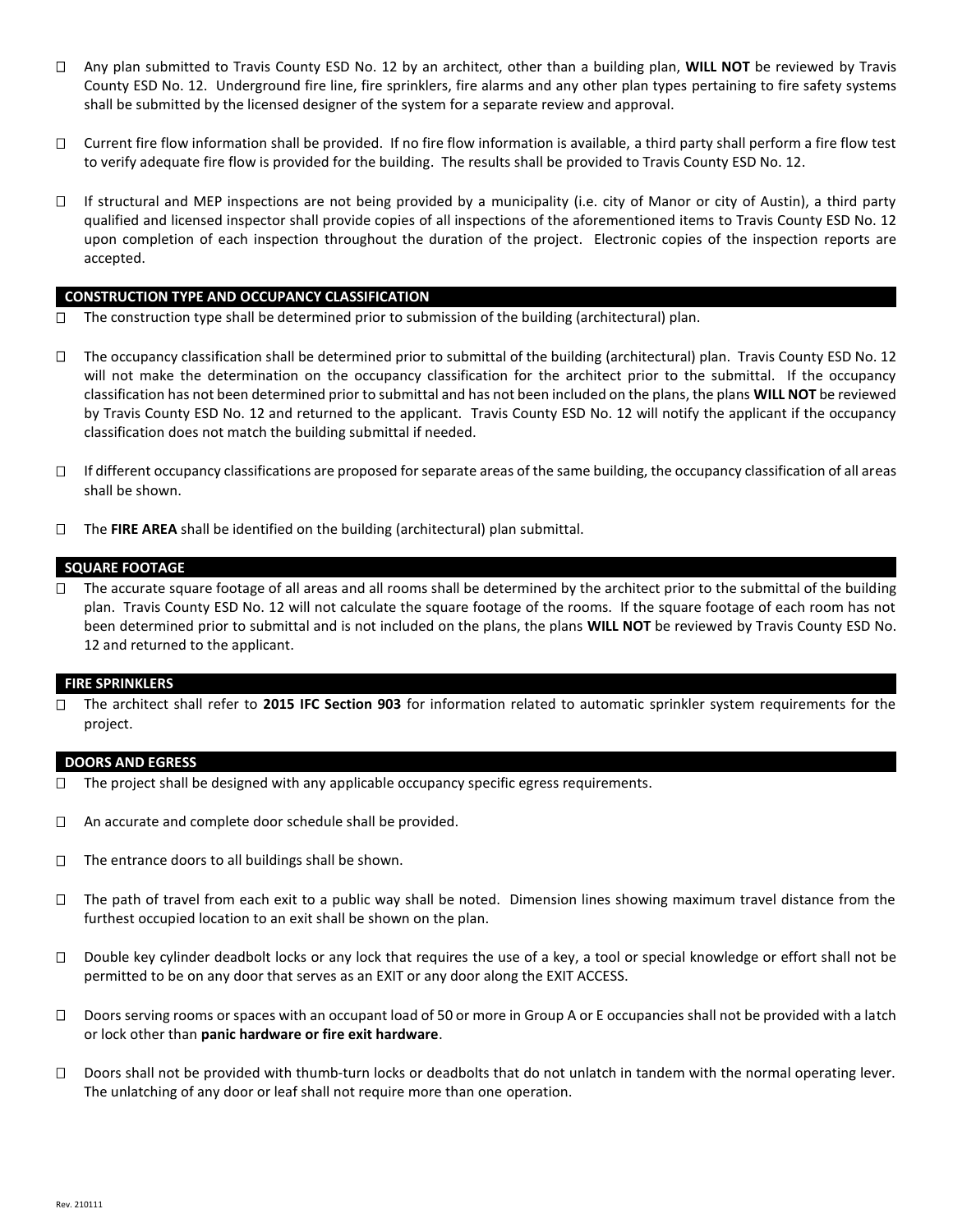- $\Box$  Egress doors shall be readily openable from the egress side without the use of a key or special knowledge or effort. Door handles, pulls, latches, locks and other operating devices on doors required to be accessible by Chapter 11 of the International Building Code shall not require tight grasping, tight pinching or twisting of the wrist to operate.
- $\Box$  Door hardware type shall be indicated on the plan. If panic or fire exit hardware is installed, clearly state the requirement and indicate which doors have this requirement.
- $\Box$  Door swing shall be clearly indicated on the plan and shall not encroach on any required exit path or path of exit travel.
- $\Box$  If any power-operated doors are to be installed, the door shall be able to opened manually in case of power failure.
- If a new building is four or more stories above grade plane shall be provided with a **STAIRWAY** to the roof. The stairway shall be marked at street and floor levels with a sign indicating that the stairway continues to the roof. The necessary landings and platforms shall be provided.
- $\Box$  Exit signs shall be clearly noted on the plan at all required exits. The location of any directional exit signs shall be noted on the plan.
- $\Box$  Illuminated exit signs shall be provided with 90-minute emergency backup.
- $\Box$  Emergency lighting shall be provided to illuminate the means of egress serving a room or space at all times that the room or space is occupied. Emergency lighting shall also be provided in storage rooms, fire riser rooms, ADA restrooms and outside of all exit doors on the exterior of the building.
- $\Box$  Emergency lighting shall be provided with 90-minute emergency backup.
- $\Box$  A wall legend shall be provided. The plan shall show rated and non-rated walls, new walls and existing/to be demolished walls.
- $\Box$  Where rated walls and non-rated walls intersect or where walls with different ratings intersect, a detail indicating how required fire ratings are maintained at each intersection shall be provided.
- $\Box$  The location of all attic access doors and draft stop doors shall be provided on the plan. A graphic detail for all attic access and draft stop doors shall be provided. Methods for maintaining the integrity of the draft stops shall be specifically noted and adhered to throughout the duration of the project.
- $\Box$  The detail and UL design number for firestopping all penetrations in fire rated assemblies shall be provided. Any penetrations made in fire rated assemblies for piping and/or equipment shall be properly sealed.

# **EMERGENCY ESCAPE AND RESCUE OPENINGS**

- $\Box$  The number of provided exits or access to exits does not supersede the requirements for emergency escape and rescue openings.
- In addition to required means of egress, emergency escape and rescue openings shall be provided in Group R-2 occupancies in accordance with 2015 IFC Tables 1006.3.2(1) and 1006.3.2(2) and Group R-3 occupancies.
- $\Box$  Approved access walkways shall be provided to all required openings and rescue windows. Vegetation, topography, fences/walls, and other obstructions shall not impede laddering of rescue openings or the path of firefighter travel from the fire lane to such openings.
- $\Box$  All specifications, dimensions, and detail sheets for emergency escape and rescue openings shall be noted on the plan.

# **ELEVATOR AND STAIR LANDING DIMENSIONS**

 $\Box$  All elevators and stair landings shall accommodate ambulance backboards and stretcher (24 inches x 84 inches) with not less than 5-inch radius corners in the horizontal position per 2015 IBC, 3002.4.

# **MECHANICAL, ELECTRICAL, PLUMBING, AND LANDSCAPING SHEET INFORMATION**

 $\Box$  The location of all ducts, smoke dampers, fire dampers, and air handlers with applicable CFM information shall be provided.